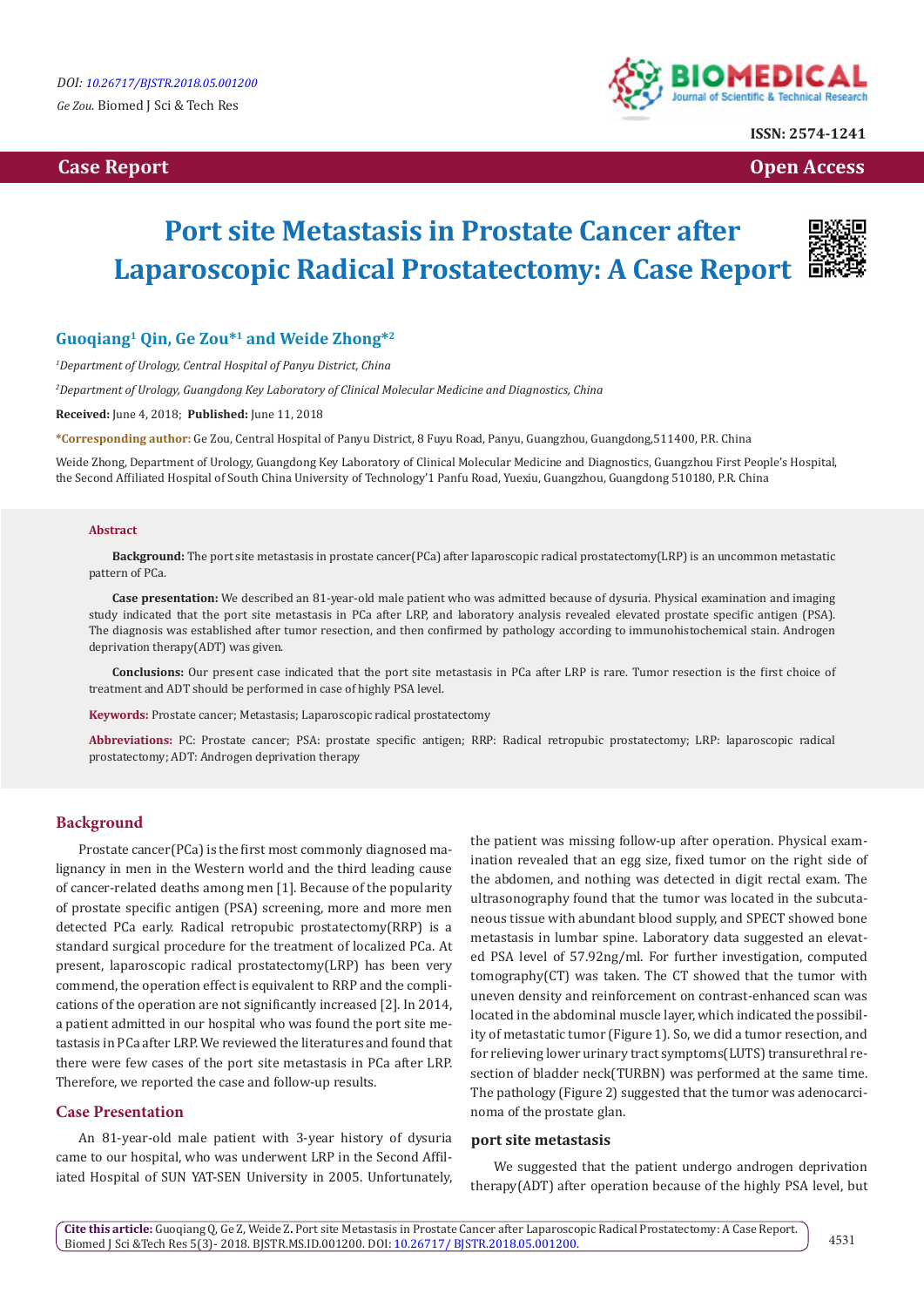the final decision in patient was to oral bicalutamide. The PSA level decreased from the initial 57.92ng/ml to a minimum of 1.6ng/ ml, and then began to up to 8.8ng/ml during that period, so we increased the subcutaneous injection of goserelin release agent based on oral bicalutamide until the PSA level finally decreased to 0.18ng/ml.



**Figure 1:** computed tomography(CT).



**Figure 2:** Immunohistochemical Stain.

## **Discussion**

PCa is a common malignancy in men. RRP is the standard treatment for localized PCa because of better tumor-free survival and metastasis-free survival. Researches showed the complications in the perioperative and the rate of tumor control in LRP were equivalent to RRP [3-5]. The most common metastatic sites of PCa were the bone, distant lymph nodes [6], occasional reports of liver [7] and renal [8] metastasis. The metastasis of PCa was closely correlated with preoperative PSA level, tumor pathological grade and clinical stage, involving a large number of genes, pathways, etc., However, the specific mechanisms involved were still unclear. To the best of our knowledge from literature searches, there were very few literatures that reported on the port site metastasis in PCa after LRP. The first reporters were El-Tabey NA and Shoma AM [9], and after they had some similar reports [10-12].

These reports suggested that the port site metastasis in PCa was extremely rare, but unfortunately usually associated with poor prognosis and endoscopic surgical techniques. We suggest that a systemic assessment should be carried out to assess the presence of local clinical recurrence or distant metastasis, such as bone metastasis, liver metastasis, lung metastasis if highly suspected the port site metastasis in PCa after LRP. The best way is to remove the tumor, and ADT after surgery is feasible if there are some evidences of local clinical recurrence or distant metastasis. If necessary, combined with local radiotherapy.

## **Conclusion**

The port site metastasis in PCa after LRP is rare. Tumor resection is the first choice of treatment When it happens, and If local clinical recurrence or distant metastasis occurs at the same time, ADT or radiation therapy should be performed.

### **References**

- 1. [Siegel RL, Miller KD, Jemal A\(2017\) Cancer Statistics. CA Cancer J Clin](https://www.ncbi.nlm.nih.gov/pubmed/28055103) [67\(1\): 7-30.](https://www.ncbi.nlm.nih.gov/pubmed/28055103)
- 2. [Magheli A, Busch J, Leva N, Schrader M, Deger S, Miller K, et al. \(2014\)](https://bmcurol.biomedcentral.com/articles/10.1186/1471-2490-14-18) [Comparison of surgical technique \(open vs. laparoscopic\) on pathological](https://bmcurol.biomedcentral.com/articles/10.1186/1471-2490-14-18) [and long term functional outcomesfollowing radical prostatectomy.BMC](https://bmcurol.biomedcentral.com/articles/10.1186/1471-2490-14-18) [Urol7:14-18.](https://bmcurol.biomedcentral.com/articles/10.1186/1471-2490-14-18)
- 3. [Hruza M, Bermejo JL, Flinspach B, Schulze M, Teber D, et al. \(2013\) Long](https://www.ncbi.nlm.nih.gov/pubmed/22757970)[term oncological outcomes after laparoscopic radical prostatectomy.BJU](https://www.ncbi.nlm.nih.gov/pubmed/22757970) [Int111\(2\):271-280.](https://www.ncbi.nlm.nih.gov/pubmed/22757970)
- 4. [Novara G, Ficarra V, Mocellin S, Ahlering TE, Carroll PR, et al. \(2012\)](https://www.ncbi.nlm.nih.gov/pubmed/22749851) [Systematic review and meta-analysis of studies reporting oncologic](https://www.ncbi.nlm.nih.gov/pubmed/22749851) [outcome after robot-assisted radical prostatectomy.Eur Urol62\(3\):382-](https://www.ncbi.nlm.nih.gov/pubmed/22749851) [404.](https://www.ncbi.nlm.nih.gov/pubmed/22749851)
- 5. [Ficarra V, Novara G, Artibani W, Cestari A, Galfano A, et al. \(2009\)](https://www.ncbi.nlm.nih.gov/pubmed/19185977) [Retropubic, laparoscopic, and robot-assisted radical prostatectomy: a](https://www.ncbi.nlm.nih.gov/pubmed/19185977) [systematic review and cumulative analysis of comparative studies.Eur](https://www.ncbi.nlm.nih.gov/pubmed/19185977) [Urol55\(5\):1037-1063.](https://www.ncbi.nlm.nih.gov/pubmed/19185977)
- 6. [Gandaglia G, Abdollah F, Schiffmann J, Trudeau V, Shariat SF, et al.](https://www.ncbi.nlm.nih.gov/pubmed/24132735) [\(2014\) Distribution of metastatic sites in patients with prostate cancer:](https://www.ncbi.nlm.nih.gov/pubmed/24132735) [apopulation-based analysis. Prostate74:210-216.](https://www.ncbi.nlm.nih.gov/pubmed/24132735)
- 7. [Hisashi Hidaka, Makoto Ohbu, Takahide Nakazawa, Takaaki Matsumoto,](https://www.ncbi.nlm.nih.gov/pubmed/26362063) [Akitaka Shibuya, et al. \(2015\) Peliosis hepatis disseminated rapidly](https://www.ncbi.nlm.nih.gov/pubmed/26362063) [throughout the liver in a patient with prostate cancer: a case report.](https://www.ncbi.nlm.nih.gov/pubmed/26362063) [Journal of Medical Case Reports 9: 194.](https://www.ncbi.nlm.nih.gov/pubmed/26362063)
- 8. [Chao Chen, Huadong He, Zhijian Yu, Yuansong Qiu, Xuliang Wang \(2016\)](https://www.ncbi.nlm.nih.gov/pmc/articles/PMC4784343/) [Renal and retroperitoneal metastasis from prostate adenocarcinoma: a](https://www.ncbi.nlm.nih.gov/pmc/articles/PMC4784343/) [case report.World Journal of Surgical Oncology14:74.](https://www.ncbi.nlm.nih.gov/pmc/articles/PMC4784343/)
- 9. [ElTabey NA, Shoma AM \(2005\) Port site metastases after robot-assisted](https://www.ncbi.nlm.nih.gov/pubmed/16286145) [laparoscopic radical cystectomy.Urology66\(5\):1110.](https://www.ncbi.nlm.nih.gov/pubmed/16286145)
- 10. [Savage SJ, Wingo MS, Hooer HB, Smith MT, Keane TE \(2007\) Pathologically](https://www.ncbi.nlm.nih.gov/pubmed/18158058) [confirmed port site metastasis after laparoscopic radical prostatectomy:](https://www.ncbi.nlm.nih.gov/pubmed/18158058) [case report and literature review.Urology70\(6\):1222, e9-11.](https://www.ncbi.nlm.nih.gov/pubmed/18158058)
- 11. [Shin YS, Doo AR, Kim MK, Jeong YB, Kim HJ \(2012\) First case of perit](https://www.ncbi.nlm.nih.gov/pubmed/22704320) [toneal seeding of prostate cancer during robot-assisted laparoscopic](https://www.ncbi.nlm.nih.gov/pubmed/22704320) [radical prostatectomy.Can J Urol19\(3\):6303-6305.](https://www.ncbi.nlm.nih.gov/pubmed/22704320)
- 12. [Acar O, Esen T, Bavbek S, Peker O, Musaoğlu A \(2014\) Port site and](https://www.ncbi.nlm.nih.gov/pmc/articles/PMC3955239/) [peritoneal metastases after robot-assisted radical prostatectomy.Int J](https://www.ncbi.nlm.nih.gov/pmc/articles/PMC3955239/) [Surg Case Rep5\(3\):131-134.](https://www.ncbi.nlm.nih.gov/pmc/articles/PMC3955239/)